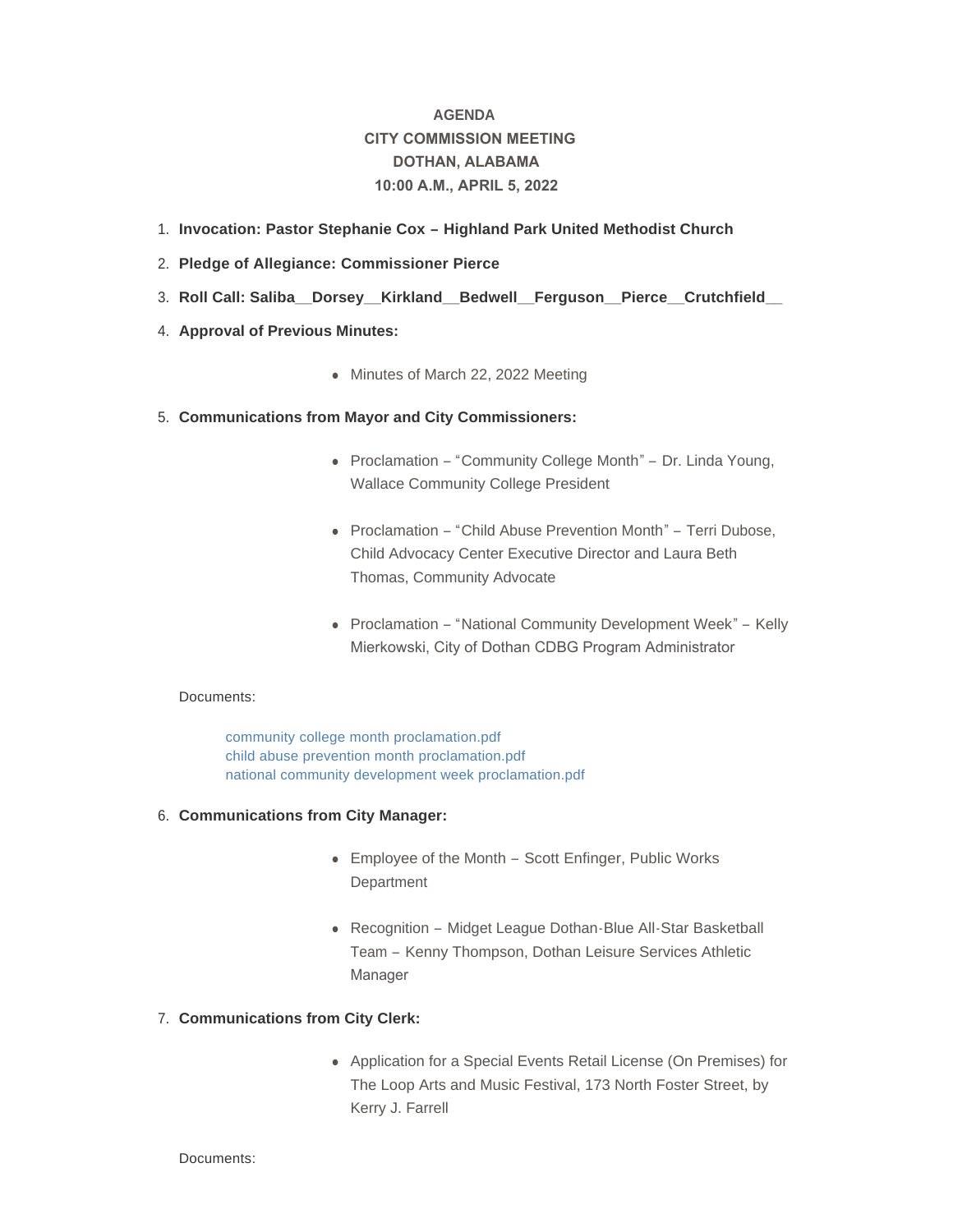[the loop arts and music festival alcohol license request.pdf](http://www.dothan.org/AgendaCenter/ViewFile/Item/7698?fileID=12199)

**Acceptance of the Annual Comprehensive Financial Report (Audit) for Fiscal Year**  8. **ending September 30, 2021.**

Documents:

[annual comprehensive financial report 2021.pdf](http://www.dothan.org/AgendaCenter/ViewFile/Item/7673?fileID=12177) [popular annual financial report 2021.pdf](http://www.dothan.org/AgendaCenter/ViewFile/Item/7673?fileID=12178)

**Public Hearing regarding the assessment of weed abatement costs against various**  9. **properties.** 

(Reference Item 11.)

**\_\_Rezoning property owned by SHB Investments, LLC, located in the 700 Block of Rowland Road, from R-1 (Residential, Single-Family, Low Density) District to R-4 (Residential, Attached Multi-Family, High Density) District. (Second appearance; immediate consideration is not required.)** 10. Ord. No.

Documents:

#### [rezoning shb investments llc 700 block rowland road.pdf](http://www.dothan.org/AgendaCenter/ViewFile/Item/7675?fileID=12179)

Confirming the costs incurred in the weed abatement of **properties determined to be nuisances and turning the amounts over to the county tax collector to be added to the next regular bills for taxes levied against the respective lots and/or parcels of land.** 11. Res. No.

Documents:

## [weed abatement costs.pdf](http://www.dothan.org/AgendaCenter/ViewFile/Item/7676?fileID=12180)

**\_Entering into an agreement with Gresham Smith for On-Call Traffic Engineering Services for an amount not to exceed \$100,000.00, and appropriating funds for said agreement.** 12. Res. No.

Documents:

#### [gresham smith on call traffic engineering services agreement.pdf](http://www.dothan.org/AgendaCenter/ViewFile/Item/7677?fileID=12181)

**Entering into a cooperative agreement with the Alabama Department of Transportation (ALDOT) for maintenance of public rights-of-way on various state routes within the City Limits with reimbursement of \$50,000.00 per year to the City.** 13. **Res. No.** 

Documents:

#### [aldot maintenance of row agreement.pdf](http://www.dothan.org/AgendaCenter/ViewFile/Item/7678?fileID=12182)

**Entering into an agreement with ALDOT for the installation, operation, and maintenance of traffic control signals on SR-210 (Ross Clark Circle) at SR-52 (Columbia Hwy) Connector and on SR-52 (Columbia Hwy) at Sam Houston Blvd.** 14. **Res. No.** 

Documents:

[aldot traffic control signal at rcc columbia hwy agreement.pdf](http://www.dothan.org/AgendaCenter/ViewFile/Item/7679?fileID=12183)

**Res. No.\_\_\_\_\_\_\_\_\_\_Submitting an application through the RAISE (Rebuilding**  15.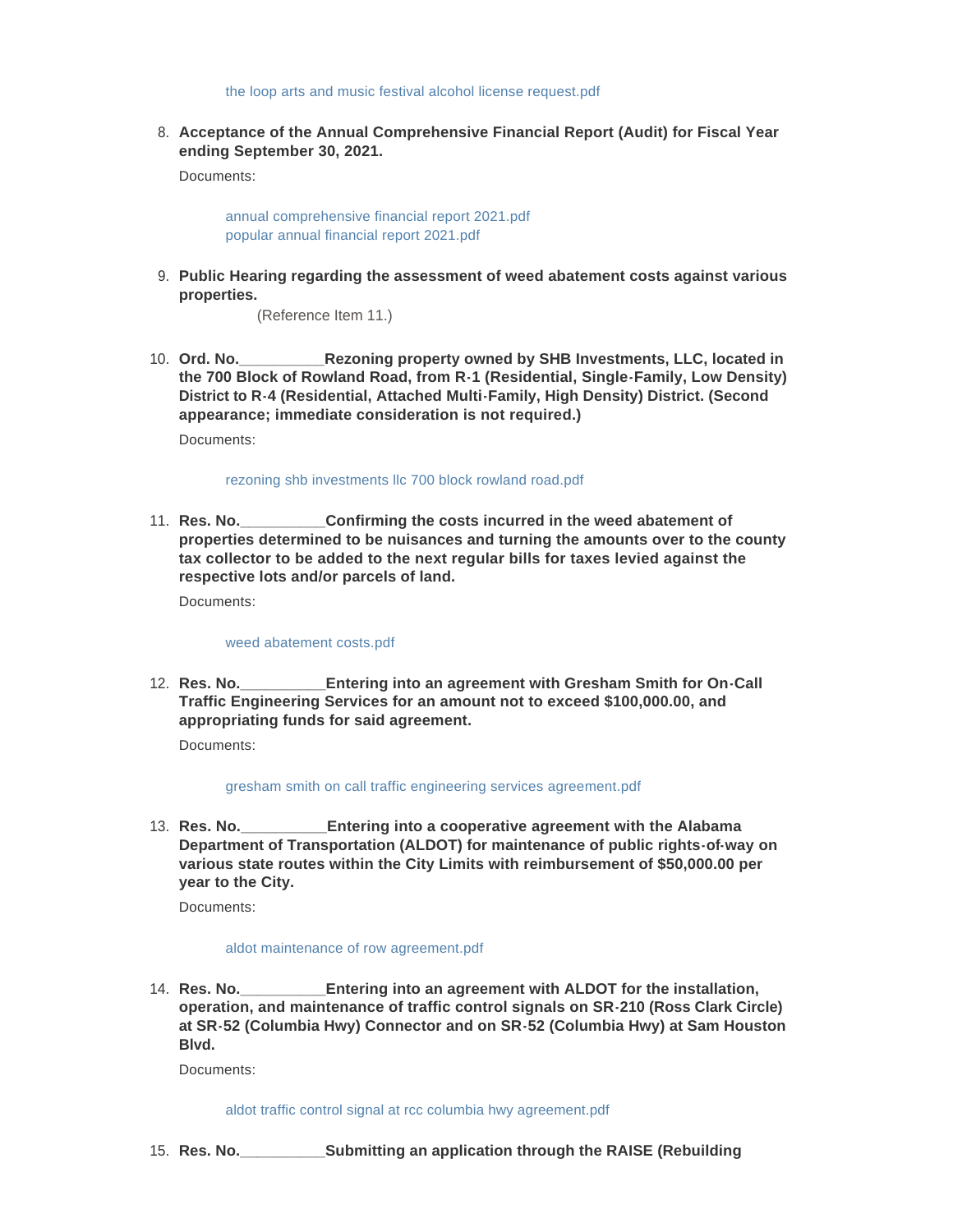**American Infrastructure with Sustainability and Equity) Transportation Discretionary Grants Program for the Honeysuckle Road Widening and Roadway Realignment Project.**

Documents:

[honeysuckle road widening and roadway realignment project raise grant application.pdf](http://www.dothan.org/AgendaCenter/ViewFile/Item/7680?fileID=12184)

**Entering into a service agreement with Trane U.S. Inc., for scheduled maintenance on HVAC systems located in certain City facilities for a three year term at an annual cost of \$21,934.00 for the first year, \$22,702.00 for the second year, and \$23,496.00 for the third year.** 16. Res. No.

Documents:

#### [trane us inc hvac maintenance agreement.pdf](http://www.dothan.org/AgendaCenter/ViewFile/Item/7681?fileID=12185)

Awarding the bid, entering into contract, and issuing a Notice to **Proceed and other related documents to Lewis, Inc., for the 2022 Replacement of Direct Buried Secondary Service Project, for the not to exceed price of \$250,000.00.** 17. Res. No. Documents:

[2022 replacement of direct buried secondary service project contract.pdf](http://www.dothan.org/AgendaCenter/ViewFile/Item/7682?fileID=12186)

**Acquiring and accepting a temporary construction easement on property owned by Alabama Trust Fund for the State of Alabama needed for the Beaver Creek Sewer Trunk Line Rehabilitation Project.** 18. Res. No.

Documents:

[temporary construction easement for beaver creek sewer trunk line rehabilitation](http://www.dothan.org/AgendaCenter/ViewFile/Item/7683?fileID=12187)  project.pdf

Approving the utilization of seizure funds to be used to pay **various allowable expenditures for Police Department operations in the amount of \$49,554.00.** 19. Res. No.

Documents:

[police seizure funds utilization.pdf](http://www.dothan.org/AgendaCenter/ViewFile/Item/7684?fileID=12188)

**Agreeing to donate and transfer ownership of Dothan Police K9 Xander (614) to Brandon Peters.** 20. **Res. No.** 

Documents:

## [donating k9 xander peters.pdf](http://www.dothan.org/AgendaCenter/ViewFile/Item/7685?fileID=12189)

**Awarding bids and approving other purchases over \$15,000.00 by the City, and appropriating funds for said bids and purchases.** 21. Res. No. Documents:

#### [bids and other purchases.pdf](http://www.dothan.org/AgendaCenter/ViewFile/Item/7686?fileID=12190)

**Res. No.\_\_\_\_\_\_\_\_\_\_Approving advance travel requests for City employees.** 22. Documents:

[travel requests.pdf](http://www.dothan.org/AgendaCenter/ViewFile/Item/7687?fileID=12191)